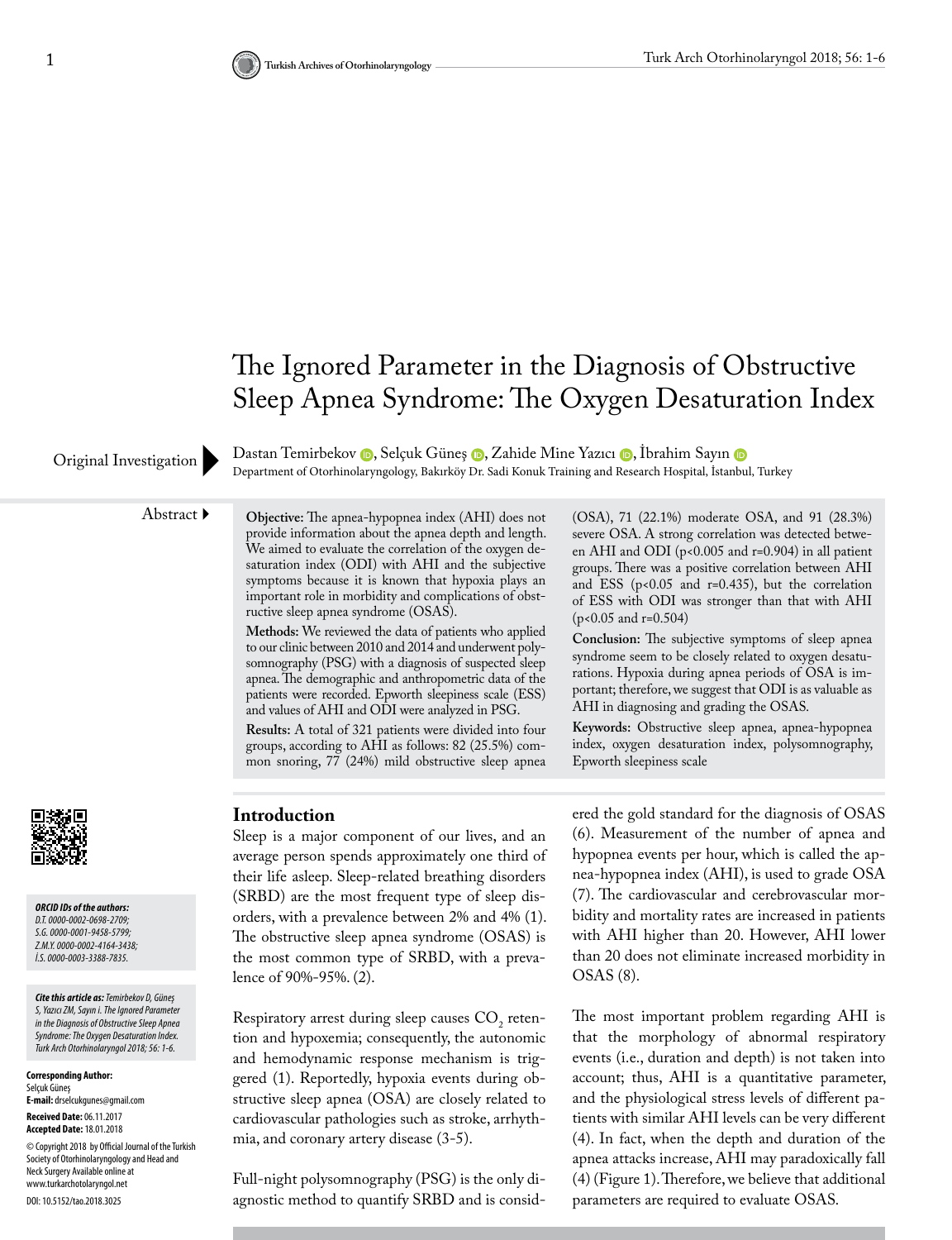Desaturation episodes are one of the main reasons for the development of complications associated with OSAS. The average number of desaturation episodes per hour can be measured using PSG and is called the oxygen desaturation index (ODI). Desaturation episodes are generally described as a decrease in the mean oxygen saturation of ≥4% (over the last 120 seconds) that lasts for at least 10 seconds. An ODI>5 is a good predictor for AHI>5 with an accuracy of 87%, an ODI>15 for AHI>15 with an accuracy of 84%, and an ODI>30 for AHI>30 with an accuracy of 93.7%. A cut-off value of the ODI>10 has high sensitivity (93.3%) to detect moderate and severe OSA. ODI has a prognostic value because the complications and mortality of OSA are related to nocturnal hypoxia (6).

Taking into consideration the importance of oxygen desaturation events in the pathophysiology of OSA, we aimed to study the relationship between ODI and AHI and the subjective symptoms of OSAS.

#### **Methods**

We reviewed the data of patients who were referred to the Ear, Nose, and Throat Unit of our Sleep Diagnostics Department between January 2010 and June 2014. Patients were examined and underwent PSG and were asked to complete our OSA Department patient evaluation forms. Subjects with other sleep disorders, upper respiratory resistance syndrome, and comorbid



Figure 1. a, b. PSG images of two patients showing the apnea episodes. (a) It is observed that apnea attacks of the patient were longer and oxygen desaturations were deeper, but attacks were not so frequent (AHI 21.0), (b) It is observed that the patient had shorter apneas not with desaturation and apnea attacks, and they repeated more frequently (AHI 48.5).

respiratory diseases such as chronic obstructive pulmonary disease (COPD) were excluded from the study. Subjects younger than 18 years, with incomplete data, who had a total sleeping time of less than 4 hours in PSG reports, and who underwent PSG testing at other centers were also excluded.

Sleep and respiratory scores were attributed in line with the 2009 manual of the American Academy of Sleep Medicine. Apnea was defined as the absence of nasal airflow for at least 10 seconds, whereas hypopnea was defined as a decrease in nasal airflow of 30% for at least 10 seconds, a 4% decrease in oxygen saturation, or arousal. A decrease of at least 4% in the mean oxygen saturation value during sleep was considered to be desaturation, while the mean desaturation value in an hour was represented by ODI.

Patients were divided into four groups according to AHI, a commonly used indicator for the diagnosis and grading of sleep apneas. AHIs of <5, 5-14, 15-29, and  $\geq 30$  were referred to as common snoring, mild OSA, moderate OSA, and severe OSA, respectively. ODI was graded into three groups: mild (5- 14), moderate (15-29), and severe (≥30) OSA. Patients with an ODI<5 were graded as having no oxygen disturbance.

The validated Turkish version of the Epworth sleepiness scale (ESS) was used to evaluate the excessive daytime sleepiness (EDS) scores of the patients. ESS was categorized into three groups: no daytime sleepiness (ESS≤8), mild or moderate EDS (9-14), and severe EDS (15-24).

The relationships between OSA grade and demographic range, anthropometric features, other important parameters of PSG [ODI, lowest oxygen saturation  $(SaO_2)$ , mean  $SaO_2$ ], and ESS scores were evaluated.

#### **Statistical analysis**

Statistical analyses were performed using the Statistical Package for the Social Sciences 22.0 (IBM Corp.; Armonk, NY, USA) software for the analysis of quantitative data. Spearman analyses were used for the correlation analysis. The Kappa concordance test was used for the concordance analysis.

Informed consent was obtained from all patients, and the study was approved by the Institutional Ethics Committee of Bakırköy Dr Sadi Konuk Training and Research Hospital (2014/12/01; Date: 09/15/2014).

### **Results**

During a retrospective review of the data, 321 patients were found to be eligible and were enrolled in the study. The demographic and anthropometric characteristics of the patients are given in Table 1. The male/female ratio of OSA was found to be 4.1:1, and the mean patient age was 48.5 (range, 23.0- 82.0) years, but these findings do not reflect the general population.

According to AHI results of these patients, 82 patients (25.5%)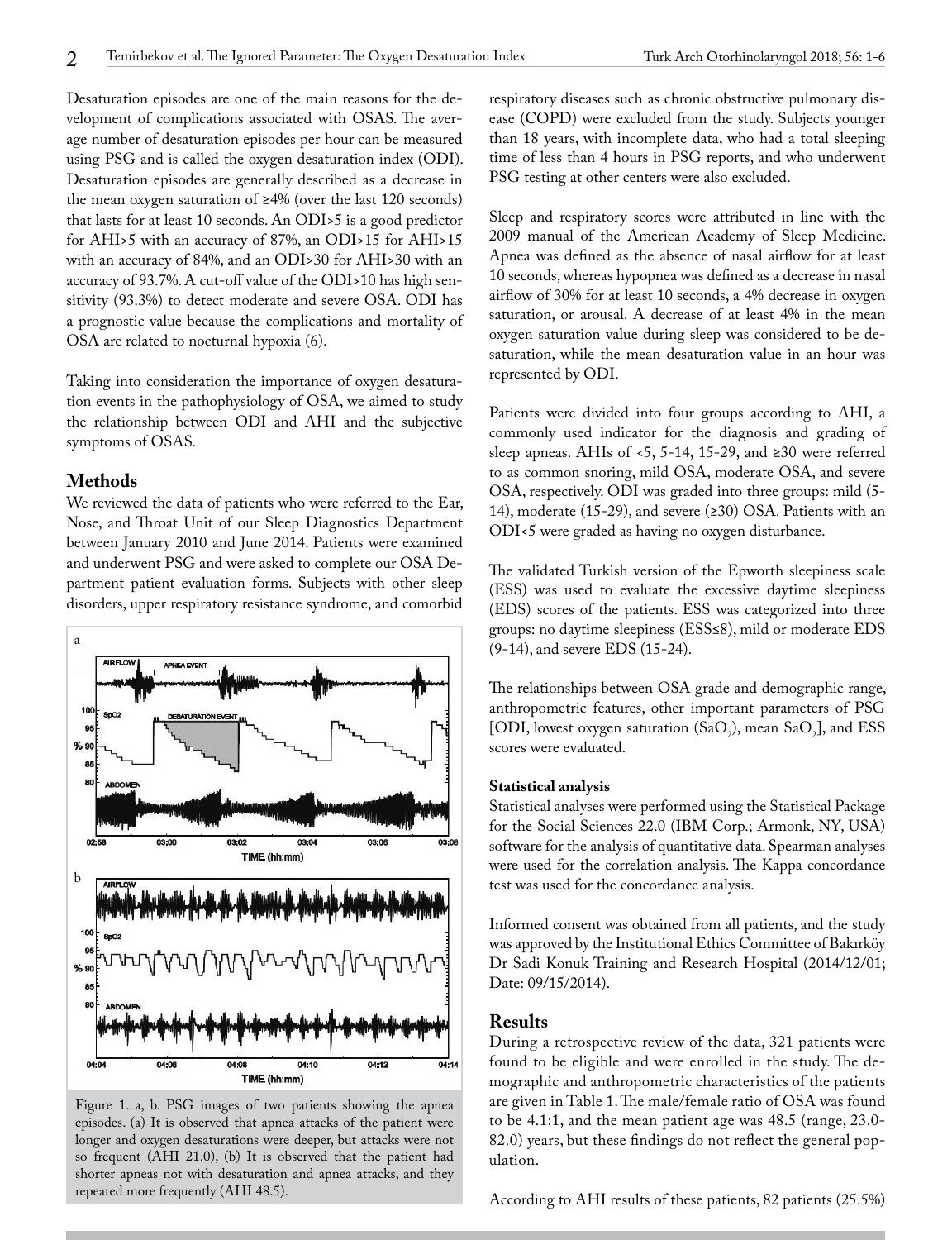|             | Median | Min. | Max. | Mean. | $\pm$ SD./n-% |  |
|-------------|--------|------|------|-------|---------------|--|
| Age         | 48     | 23   | 82   | 48.5  | ±11.7         |  |
| Female      |        |      |      | 62    | 19.3%         |  |
| Male        |        |      |      | 259   | 80.7%         |  |
| Weight (kg) | 86     | 52   | 143  | 89    | ±15.5         |  |
| Height (cm) | 172    | 80   | 200  | 171.7 | ±9.9          |  |
| BMI         | 29.4   | 16   | 57.6 | 30.1  | ±5.1          |  |

**Table 1.** Demographic and anthropometric characteristics of patients

AHI: apnea-hypopnea index; ESS: Epworth sleepiness scale; OSA: obstructive sleep apnea; BMI: body mass index; SD: standard deviation

| Table 2. Range of grading according to ESS, AHI, and ODI |  |
|----------------------------------------------------------|--|
|----------------------------------------------------------|--|

|            | Severity             | Number | $\frac{0}{0}$ |
|------------|----------------------|--------|---------------|
| AHI        | $CS$ (<5)            | 82     | 25.5          |
|            | Mild OSA $(5-14)$    | 77     | 24.0          |
|            | Moderate OSA (15-29) | 71     | 22.1          |
|            | Severe OSA $(≥30)$   | 91     | 28.3          |
| <b>ESS</b> | Normal $(58)$        | 148    | 46.1          |
|            | Mild/Moderate (9-14) | 100    | 31.1          |
|            | Severe (15-24)       | 73     | 22.7          |
| ODI        | $CS$ (<5)            | 64     | 19.9          |
|            | Mild $OSA (5-14)$    | 90     | 28            |
|            | Moderate OSA (15-29) | 68     | 21.2          |
|            | Severe OSA $(≥30)$   | 99     | 30.8          |

AHI: apnea-hypopnea index; ESS: Epworth sleepiness scale; ODI: oxygen desaturation index; CS: common snoring; OSA: obstructive sleep apnea

were classified as experiencing common snoring, 77 patients (24%) were classified with mild OSA, 71 patients (22.1%) were classified with moderate OSA, and 91 patients (28.3%) were classified with severe OSA. The range of OSA grades according to each parameter (AHI, ESS, and ODI) is presented in Table 2.

None of the parameters (AHI, ODI, and ESS) showed a significant correlation with age or height (p>0.05). However, there were positive correlations with body mass index and weight (p<0.05) and negative correlations with the lowest  $SaO<sub>2</sub>$  (p<0.05), and these were found to be statistically significant.

There was no significant correlation between AHI and ESS (p>0.05) in patients who had normal AHI scores or mild OSA. However, there was a significant positive correlation between AHI and ESS values in patients with moderate or severe OSA (p<0.05) (Table 3). In all OSA grades, in relation to AHI, there was a significant positive correlation between AHI and ODI (p<0.05) (Table 4). Significant positive correlations were found between AHI and both ESS and ODI (p<0.05). There was a

#### **Table 3.** AHI and ESS correlation according to OSA grades

|     |   |        | <b>ESS</b> |          |        |
|-----|---|--------|------------|----------|--------|
|     |   | Normal | Mild       | Moderate | Severe |
|     | r | 0.189  | 0.066      | 0.270    | 0.207  |
| AHI | p | 0.090  | 0.568      | 0.023    | 0.049  |
|     |   |        |            |          |        |

AHI: apnea-hypopnea index; ESS: Epworth sleepiness scale; OSA: obstructive sleep apnea

**Table 4.** AHI and ODI correlation according to the OSA grades

|     |   |        |          | ODI          |                   |
|-----|---|--------|----------|--------------|-------------------|
|     |   | Normal | Mild OSA | Moderate OSA | <b>Severe OSA</b> |
|     | R | 0.411  | 0.589    | 0.600        | 0.739             |
| AHI | Р | 0.000  | 0.000    | 0.000        | 0.000             |

AHI: apnea-hypopnea index; ODI: oxygen desaturation index; OSA: obstructive sleep apnea

Table 5. The comparison of the correlations between AHI-ESS and ODI-ESS

|     |   | <b>ESS</b> | <b>ODI</b> |     |   | <b>ESS</b> |
|-----|---|------------|------------|-----|---|------------|
|     |   | 0.435      | 0.904      | ODI |   | 0.504      |
| AHI | p | 0.000      | 0.000      |     | p | 0.000      |

AHI: apnea-hypopnea index; ESS: Epworth sleepiness scale; ODI: oxygen desaturation index; OSA: obstructive sleep apnea

positive correlation between ODI and ESS, and this correlation was higher than that between AHI and ESS (r=0.504 and r=0.435, respectively) (Table 5).

Kappa analysis showed a significant concordance of 72.3% (Table 6) between AHI and ODI ( $p<0.05$ ).

#### **Discussion**

Obstructive sleep apnea is a common health problem and is characterized by episodic obstructions in the upper airway, nocturnal hypoxemia, and sleep defects. EDS is one of the most common symptoms of OSAS (5). This situation affects the cognitive functions and work performance of patients (5, 9). However, not all patients with OSA complain of daytime sleepiness. On the contrary, the EDS complaints of some OSA patients may be very severe (10, 11).

Mediano et al. (5) determined that patients with daytime sleepiness had shorter sleep latencies, increased sleeping efficiency, and worse nocturnal oxygenation compared to patients without daytime sleepiness. They found that the most important indicator of daytime sleepiness in OSA patients was nocturnal hypoxemia (5). According to another study by Roure et al. (12), OSA patients with daytime sleepiness slept longer and more effectively compared to those without daytime sleepiness, but their nocturnal oxygenation and sleep fragmentation were worse. Hence, Roure et al. (12) emphasized the importance of nocturnal hy-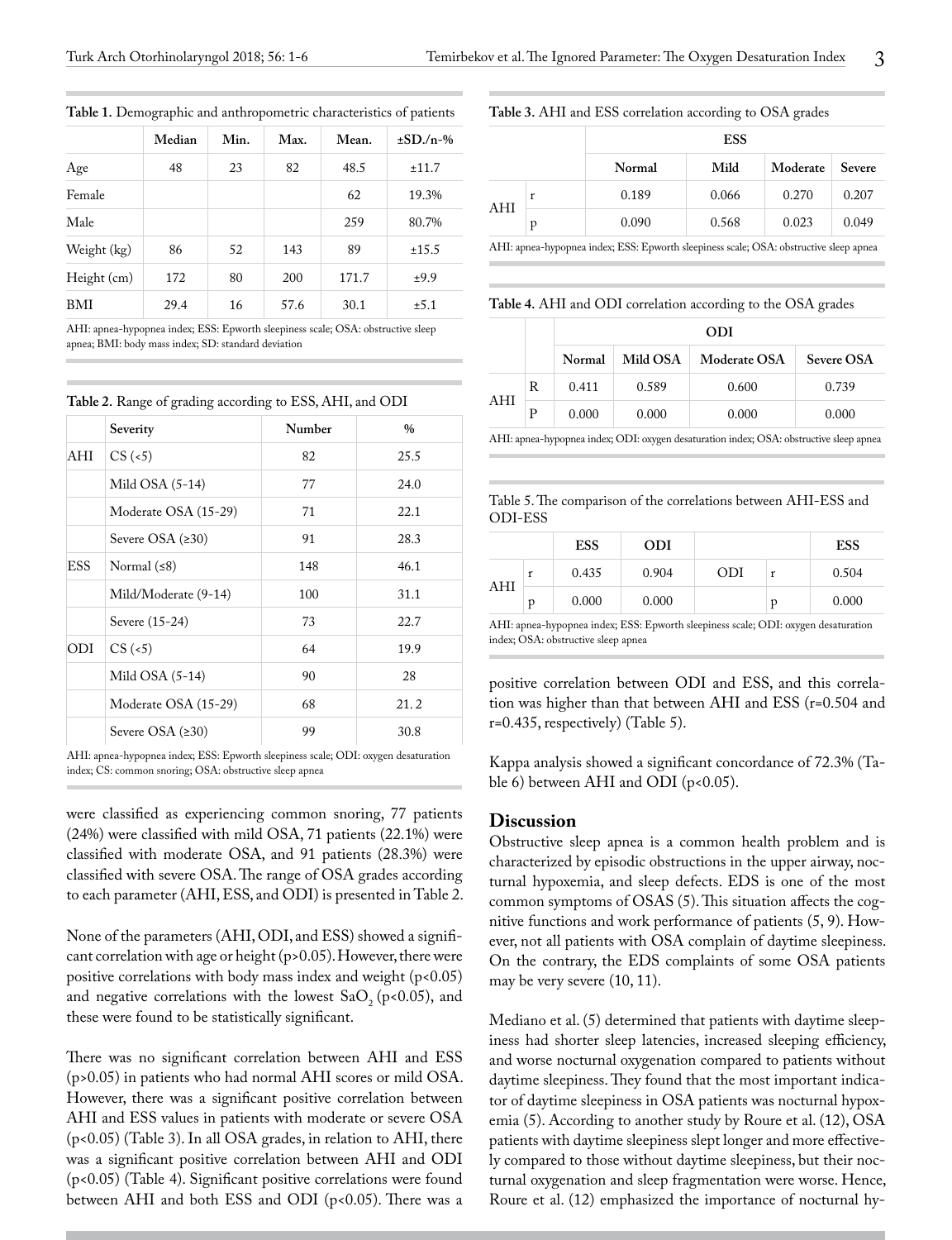|            |              | AHI       |          |              |              |           |       |       |
|------------|--------------|-----------|----------|--------------|--------------|-----------|-------|-------|
|            |              | <b>CS</b> | Mild OSA | Moderate OSA | Severe OSA   | Coherence | Kappa |       |
|            | <b>CS</b>    | 54        | 8        | ∍            | $\mathbf{0}$ |           |       | 0.000 |
|            | Mild OSA     | 25        | 53       | 12           | $\Omega$     |           |       |       |
| <b>ODI</b> | Moderate OSA | 2         | 12       | 44           | 10           | 72.3%     | 0.629 |       |
|            | Severe OSA   |           | 4        | 13           | 81           |           |       |       |

**Table 6.** Concordance test according to AHI and ODI

poxemia for OSA. Different methods have been developed for the interpretation of EDS. Among them, the most commonly used method is ESS (12, 13).

A significant positive correlation was found between AHI values and ESS values when comparing, without distinguishing between AHI levels. However, when the values were compared after distinguishing according to severity, ESS and AHI values of patients with mild OSA and common snoring were not found to be correlated, although there was a positive correlation between patients with moderate and severe OSA. Kulkas et al (4) stated that AHI was not a sufficient parameter for diagnosis or prognosis. Therefore, they conducted research on 160 patients and developed a new parameter to measure the amount of desaturation. In their study, which examined an average of 183 months of follow-up results, they demonstrated that patients with the same AHI values may have OSAs of different severities and thus, different prognoses (4).

Otero et al. (7) evaluated several respiratory-related parameters and their potential to assist the diagnosis of OSA. By calculating the combined percentage of apnea, hypopnea, and desaturation duration from the total sleep time, they claimed that they could diagnose OSA with increased accuracy compared to AHI (7). As mentioned above, if one accepts that hypoxia is an important factor for the development of different complications and the pathogenesis of OSA, AHI scores alone are insufficient to grade the severity of OSA, and hypoxia events should not be ignored during the diagnosis and classification of OSA.

Another parameter used for increasing the diagnosing and grading the quality of PSG is ODI. ODI is the mean number of desaturation events that occur within an hour. Several studies have reported a strong correlation between AHI and ODI (1, 14). ODI can be measured with nocturnal oximetry (NO), which consists of pulse oximetry and a saturation-recording device. The main principle of NO is to calculate and record desaturation events during night sleep. The use of pulse oximetry is cost effective, easy to apply, and non-invasive; therefore, many authors have recommended it as a screening test for OSA (14-16).

Fietze et al. (17) conducted PSG on OSA patients and measured their ODI values taken over seven consecutive nights with NO. They found a high consistency across different nights and a correlation with AHI. Nuber et al. (18) claimed that the combined use of nocturnal pulse oximetry and ESS can double the accuracy of the diagnosis. The cut-off value of ODI in the diagnosis of OSA remains controversial. There is also conflict regarding the threshold value of ODI for OSA. Although some authors state that the lower limit should be  $\ge 5$ ,  $\ge 10$ , or  $\ge 15$ , the most commonly used limit and the one we used in this study was ≥5  $(6, 17, 19)$ .

Our study separately assessed each group according to AHI and found that ESS values of the patients linked to common snoring and mild OSA were not correlated to AHI, whereas ESS values of the moderate and severe OSA groups were positively correlated. In line with the literature, we found that there was a high positive correlation between AHI and ODI among all patient groups ( $p$ <0.05 and  $r$ =0.904) (Table 4, 5) (6). Perhaps the most important finding was that there was a positive correlation between ODI and ESS (p<0.05 and r=0.435) (Table 3, 5), and it was noticeable that the positive correlation between ODI and ESS levels was clearer than that for AHI (p<0.05 and r=0.504) (Table 5). Furthermore, the cohesion rate of our study was found to be 72.3% according to all three parameters of AHI and ODI criteria. Although AHI and ODI were correlated and the cohesion rate was high, different conclusions could be drawn from the same patient depending on each criterion. For example, as indicated in Table 6, only 44 (61.9%) of the 71 patients who were considered to have mild OSA according to AHI were consistent with the criteria for mild OSA, 12 (16.9%) with the criteria for light OSA, two (2.81%) with the criteria for common snoring, and 13 (18.3%) with the criteria for severe OSA, according to ODI. In light of the finding that there was a stronger correlation between ESS and ODI and the change in OSA severity as assessed by ODI, ODI should not be ignored while determining the severity of the OSA.

However, the use of ODI as part of the OSA assessment has some disadvantages. First, it is not suitable for cases with respiratory disease or a disease that causes hypercapnia; therefore, comorbidities need to be thoroughly investigated for a definitive diagnosis in OSA patients. Another disadvantage is that ODI alone cannot indicate the origin of hypoxaemia. However, when the saturation record is closely examined, it is possible to distinguish apnea from hypopnea, central apnea from obstructive apnea, and even Cheyne-Strokes respiration according to the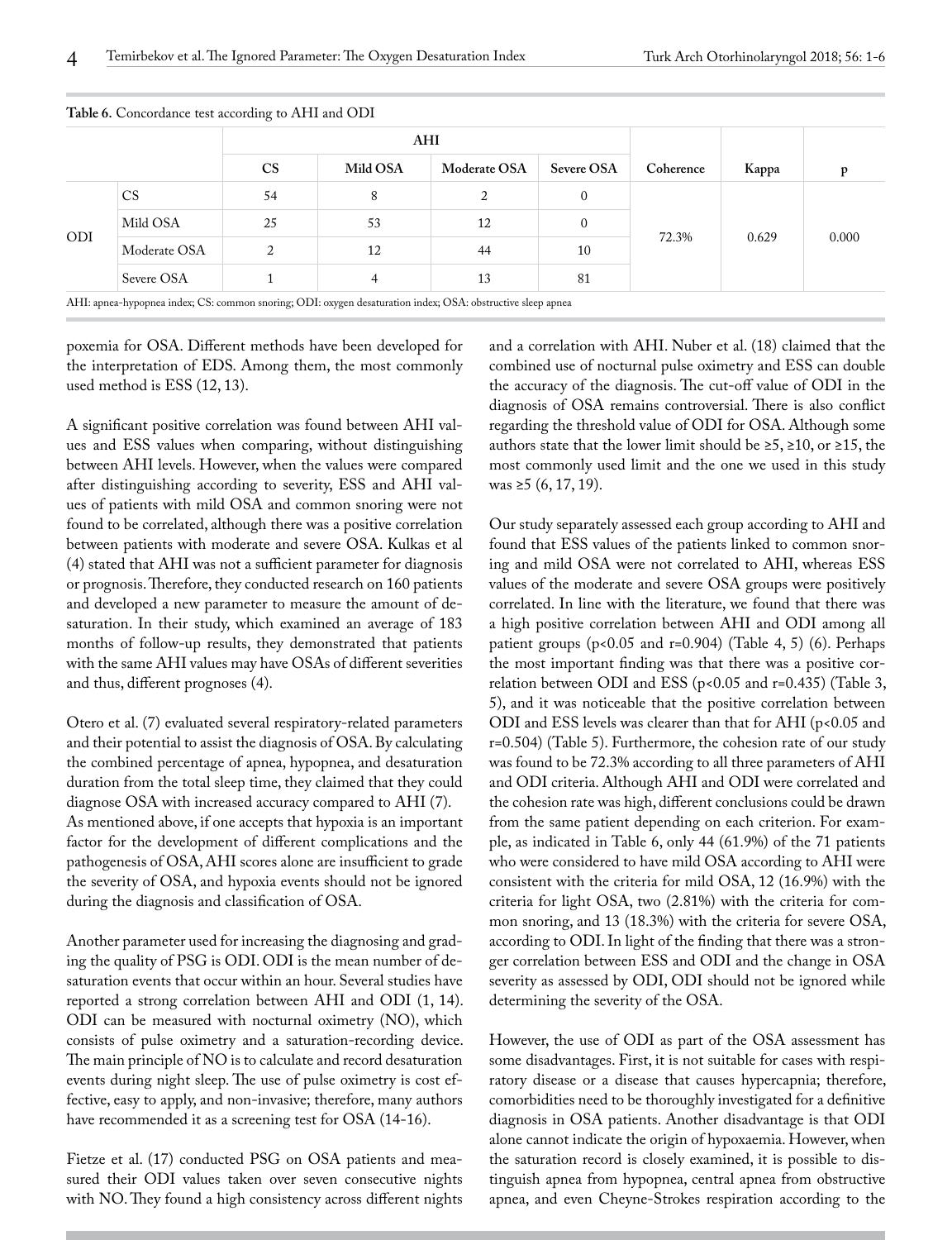

Figure 2. Respiratory patterns during a 3-minute time period for a patient with OSA syndrome showing obstructive apneas with typical saw-tooth morphology of the pulse oximetry curve Flow<sub>na</sub>=Nasal and oral airflow,  $\text{Resp}_{\text{th}}$ =Thoracic respiratory effort, Resp<sub>abd</sub>=Abdominal respiratory effort, Resp<sub>sum</sub>=Thoracic and abdominal respiratory effort total, O=Obstructive apnea.

morphology of the saturation fluctuations (15) (Figure 2). Factors such as anemia, hypotension, peripheral vascular disorders, obesity, COPD, and frequent movement during sleep can cause misleading results in pulse oximetry (15). Hence, ODI should be assessed alongside the other parameters of PSG.

Furthermore, assessment of ODI together with objective tests to measure daytime sleepiness and quality of life may increase the evidence level of these types of studies.

## **Conclusion**

Polysomnography is accepted as a gold standard examination method for the diagnosis of OSA. OSA is an important public health problem around the world and still has many unknown features. Consideration should be given to the fact that falls in oxygen saturation play an important role in the development of OSA complications.

We suggest that ODI, an indicator of the number of oxygen desaturations developing together with apnea and hypopnea during sleep, can be a significant parameter in addition to AHI for the diagnosis of OSA. We state that ODI should not be neglected during the PSG assessment of OSA patients and that this assessment criterion is at least as important as AHI. We believe that a new OSA evaluation approach, taking into account ODI along with AHI, should be utilized.

**Ethics Committee Approval:** Ethics committee approval was received for this study from the Ethics Committee of Bakırköy Dr. Sadi Konuk Training and Research Hospital (2014/12/01; Date: 09/15/2014).

**Informed Consent:** Written informed consent was obtained from patients who participated in this study.

Peer-review: Externally peer-reviewed.

**Author Contributions:** Concept - Z.M.Y.; Design - Z.M.Y., D.T., İ.S.; Supervision - Z.M.Y., İ.S.; Resource - S.G., D.T.; Materials - D.T., İ.S.; Data Collection and/or Processing - S.G., D.T.; Analysis and/or Interpretation - Z.M.Y., D.T.; Literature Search - S.G., D.T.; Writing - Z.M.Y., S.G., D.T.; Critical Reviews - İ.S.

**Acknowledgement:** The authors thank to PSG Technician Metin İlkılıç for his assistance in the data collection.

**Conflict of Interest:** No conflict of interest was declared by the authors.

**Financial Disclosure:** The authors declared that this study has received no financial support.

# **References**<br>1. Zhan G, Fe

- Zhan G, Fenik P, Pratico D, Veasey SC. Inducible nitric oxide synthase in long-term intermittent hypoxia: hypersomnolence and brain injury. Am J Respir Crit Care Med 2005; 171: 1414-20. **[\[CrossRef\]](https://doi.org/10.1164/rccm.200411-1564OC)**
- 2. Maurer JT. Early diagnosis of sleep related breathing disorders. GMS Curr Top Otorhinolaryngol Head Neck Surg 2008; 7: 1-20.
- 3. Konecny T, Kara T, Somers VK. Obstructive sleep apnea and hypertension - an Update. Hypertension 2014; 63: 203-9. **[\[CrossRef\]](https://doi.org/10.1161/HYPERTENSIONAHA.113.00613)**
- 4. Kulkas A, Tiihonen P, Julkunen P, Mervaala E, Töyräs J. Novel parameters indicate significant differences in severity of obstructive sleep apnea with patients having similar apnea-hypopnea index. Med Biol Eng Comput 2013; 51: 697-708. **[\[CrossRef\]](https://doi.org/10.1007/s11517-013-1039-4)**
- 5. Mediano O, Barceló A, de la Pe-a M, Gozal D, Agustí A, Barbé F. Daytime sleepiness and polysomnographic variables in sleep apnoea patients. Eur Respir J 2007; 30: 110-3. **[\[CrossRef\]](https://doi.org/10.1183/09031936.00009506)**
- 6. Chung F, Liao P, Elsaid H, Islam S, Shapiro CM, Sun Y. Oxygen desaturation index from nocturnal oximetry: a sensitive and specific tool to detect sleep-disordered breathing in surgical patients. Anesth Analg 2012; 114: 993-1000. **[\[CrossRef\]](https://doi.org/10.1213/ANE.0b013e318248f4f5)**
- 7. Otero A, Félix P, Presedo J, Zamarrón C. An evaluation of indexes as support tools in the diagnosis of sleep apnea. Ann Biomed Eng 2012; 40: 1825-34. **[\[CrossRef\]](https://doi.org/10.1007/s10439-012-0536-1)**
- 8. Jean-Louis G, Brown CD, Zizi F, Ogedegbe G, Boutin-Foster C, Gorga J, et al. Cardiovascular disease risk reduction with sleep apnea treatment. Expert Rev Cardiovasc Ther 2010; 8: 995-1005. **[\[CrossRef\]](https://doi.org/10.1586/erc.10.55)**
- 9. Van der Spuy I, Karunanayake CP, Dosman JA, McMullin K, Zhao G, Abonyi S, et al. Determinants of excessive daytime sleepiness in two First Nation communities. BMC Pulm Med 2017; 17: 192. **[\[CrossRef\]](https://doi.org/10.1186/s12890-017-0536-x)**
- 10. Ramar K, Olson EJ. Management of common sleep disorders. Am Fam Physician 2013; 88: 231-8.
- 11. Castiglioni P, Lombardi C, Di Rienzo M, Lugaresi E, Montagna P, Cortelli P, et al. What are the causes of excessive daytime sleepiness in patients with sleep-disordered breathing? Eur Respir J 2008; 32: 526-7. **[\[CrossRef\]](https://doi.org/10.1183/09031936.00043308)**
- 12. Roure N, Gomez S, Mediano O, Duran J, Peña Mde L, Capote F, et al. Daytime sleepiness and polysomnography in obstructive sleep apnea patients. Sleep Med 2008; 9: 727-31. **[\[CrossRef\]](https://doi.org/10.1016/j.sleep.2008.02.006)**
- 13. Izci B, Ardic S, Firat H, Sahin A, Altinors M, Karacan I. Reliability and validity studies of the Turkish version of the Epworth Sleepiness Scale. Sleep Breath 2008; 12: 161-8. **[\[CrossRef\]](https://doi.org/10.1007/s11325-007-0145-7)**
- 14. Torre-Bouscoulet L, Castorena-Maldonado A, Ba-os-Flores R, Vázquez-García JC, Meza-Vargas MS, Pérez-Padilla R. Agreement between oxygen desaturation index and apnea-hypopnea index in adults with suspected obstructive sleep apnea at an altitude of 2240 m. Arch Bronconeumol 2007; 43: 649-54. **[\[CrossRef\]](https://doi.org/10.1157/13112962)**
- 15. Andrés-Blanco AM, Álvarez D, Crespo A, Arroyo CA, Cerezo-Hernández A, Gutiérrez-Tobal GC, et al. Assessment of automated analysis of portable oximetry as a screening test for moderate-to-severe sleep apnea in patients with chronic obstructive pulmonary disease. PLoS One 2017; 12: e0188094. **[\[CrossRef\]](https://doi.org/10.1371/journal.pone.0188094)**